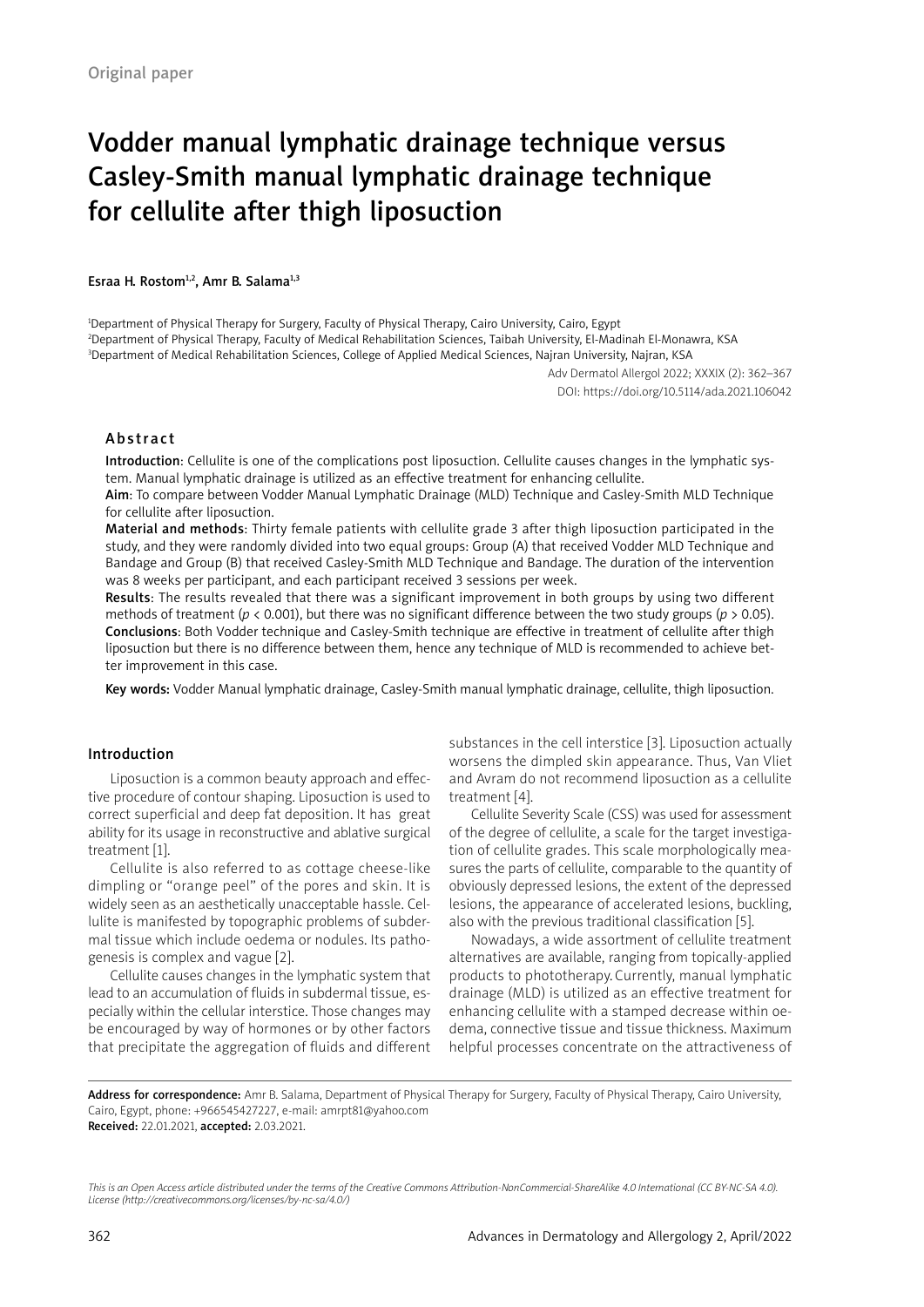lipolysis. But, the effectiveness of such cellulite remedies seems to be lower than totally satisfactory [6].

The lymphatic system simulation strategy is a modality for cellulite treatment, which includes incitement of the physiological kind of frame, and hence the body spontaneously re-establishes its balance. This approach is effective in the management of cellulite [7].

Manual lymphatic drainage may be a hands-on remedy that is normally utilized as a part of complex decongestive therapy (CDT). CDT is comprised of MLD, compression dressing, lymph-lowering exercises, pores and skin care. MLD is comfortable and nicely persevered, well tolerated and may offer additional benefit to compression bandaging for swelling reduction. MLD may be a light but exceptionally particular hands-on treatment outlined to diminish lymph swelling by improving lymphatic drainage [8].

There are some schools for manual lymphatic drainage (Vodder, Casley-Smith, Leduc, Foldi), but they all agree on the fundamental aspects. The MLD should be performed by a well-trained therapist. MLD requires a long time of application (from 40 min to 1 h) [9].

To date, no clinical research has directly compared the clinical efficacy of Vodder MLD Technique and Casley-Smith MLD Technique in the management of cellulite after liposuction. We believe that both interventions would be helpful in the treatment of cellulite after liposuction and that the direct comparison of the efficacy of both methods would provide insight into the potential decision-making processes for clinicians and patients regarding alternative therapies with medication or invasive treatments.

## Aim

Therefore, this randomized clinical trial involves a comparative study between the efficiency of Vodder MLD technique and Casley-Smith MLD technique in the management of cellulite.

# Material and methods

# Design

This is a randomized control trial performed between September 2019 and October 2020 on participants with cellulite grade 3 after thigh liposuction, recruited from the Department of Surgery, Cairo University hospital. The study protocol was approved by the Faculty of Physical Therapy ethical committee. All patients signed written informed consent.

The participants were randomly assigned to one of two treatment groups: Group (A) received Vodder MLD technique and Bandage and Group (B) received Casley-Smith MLD technique and bandage. The randomization process was performed using a sealed envelope method. The therapist prepared 30 sealed envelopes, each contained a card labelled either group A or B. Each participant has been asked to select an envelope that stated whether the patient was allocated to group A or B.

# Subjects

Thirty female patients with cellulite grade 3 after thigh liposuction, after 1 month from surgery, aged between 30 and 45 years, undergoing physical therapy participated in the study. They were free from any pathological conditions like limb infection, malignancy, were not taking anti-coagulants, and deep vein thrombosis that might affect the results. Also, patients with skin diseases were excluded from the study.

# Material and measurement tools *Vodder MLD technique*

The objective of Vodder MLD Strategy is to extend the viability of the lymphatic pumps. This is done by using high pressure (a process known as pressure stage that includes manual pushing) and zero pressure (a process known as relaxation stage that includes manual contact). The therapist will employ his hands to move the skin within the heading of lymphatic flow, either by pushing or stretching the skin. Physical specialists utilize light pressure without causing redness. After the pressure stage, the therapist begins a relaxation stage. Amid this stage, the therapist keeps up manual contact with the skin but does not apply any pressure. The Vodder strategy utilizes four essential strokes: stationary circles, pumps, rotary, and scoop in different designs [10].

The affected limb was per skin and the therapist applied very soft pressure by hand motion on the skin and the subcutaneous tissue of the patient in the form of stationary circles, pumps and strokes. The applied pressure was divided between the lymph nodes, anastomosis, abdominal and the affected limb for 40 min. The proximal part of the limb is continually cleared first, after that the drainage is extended peripherally and the carried-out pressure became for every area from distal to proximal.

# *Casley-Smith MLD technique*

Casley-Smith MLD Strategy's main concept involves purging the trunk to begin to deliver the lymph from the peripheral area to other areas. The most effective is the limb massage. The proximal part of the limb is continuously cleared initially; at that point the massage is expanded distally. Beginning at the distal part and endeavouring to thrust the lymph into the un-empty area. Proximal areas are contraindicated. Other deeper trunk drainage can be applied by the therapist to help in the drainage of this area and create a bigger save for clearance from the thoracic area [11].

The affected limb and the trunk were per skin and the therapist applied soft massage on the truncal regions and the lymphotomies beside the affected part first for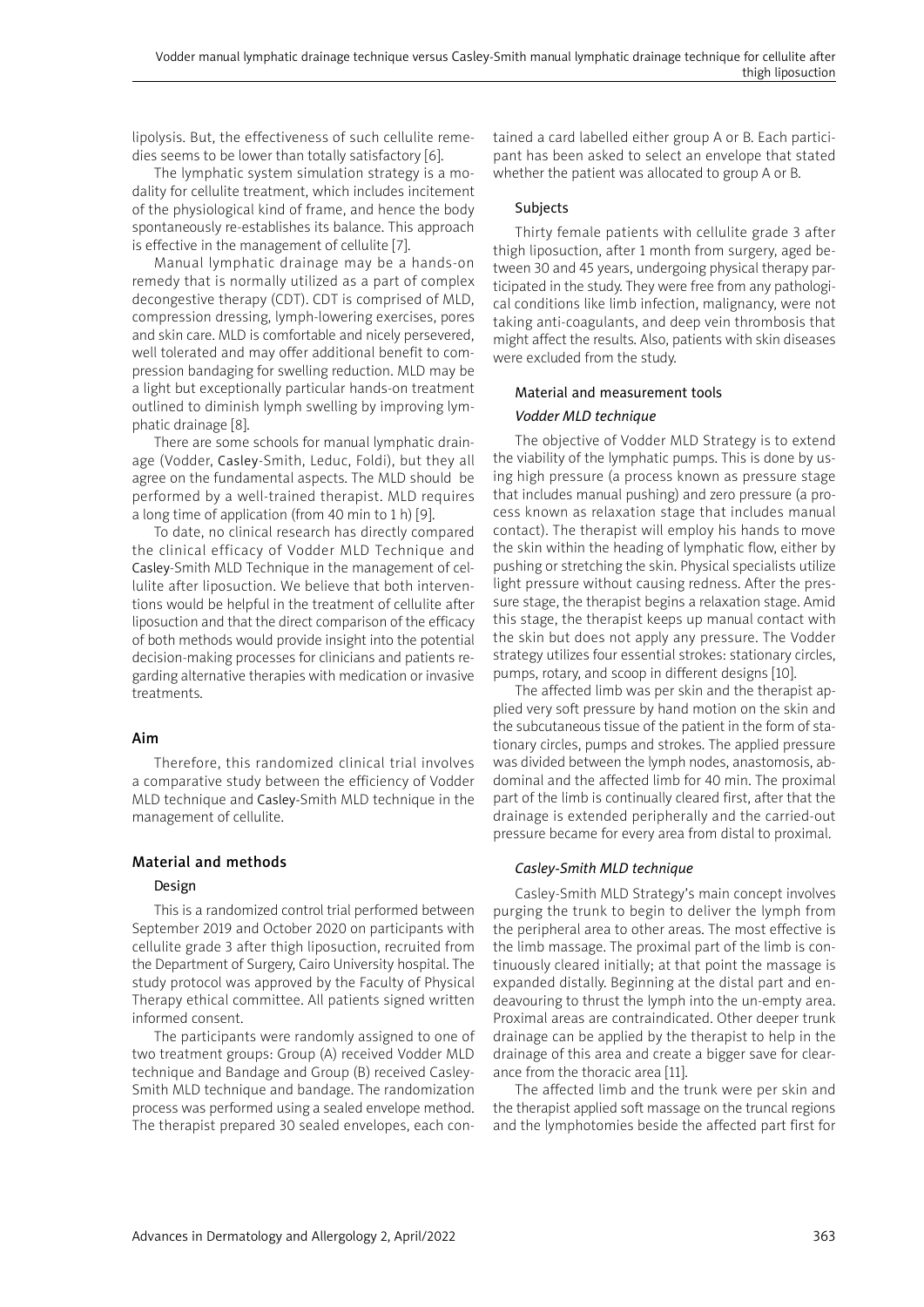30 min to give the lymph from the periphery somewhere to go. Then the limb is massaged for 10 min starting at the distal area trying to move the lymph into the nonevacuated, while proximal areas were avoided.

## Bandage

A layer of cotton (Velband) is applied firstly and then followed by protection at the points of support. Bandage of low elasticity (Comprilan) of various widths (using 6 cm for the toes and 8 cm for the remaining parts of the limb).

## Procedure

Participants who met the inclusion criteria were randomly assigned into 2 groups, after initial evaluation, participants began the treatment on the same day. Participants received 3 sessions per week for 8 weeks. Before starting the treatment, all patients received full explanation regarding the purpose of the treatment, the therapeutic and physiological benefits of this method of treatment. All the measurements of each patient were taken for the comparison and each patient was placed in a comfortable position to clearly observe the affected area.

Group (A) (*n* = 15) received Vodder MLD Technique and Bandage in the following steps. The affected limb was per skin and the therapist applied very soft pressure with hand motion on the trunk for 30 min including 10 min for abdominal lymphatic drainage. Bandaging is applied at the end of each session. Bandages were wrapped with high pressure gradient at the most distal part of the limb which gradually decreases proximally. A layer of cotton (Velband) is applied firstly and then followed by protection at the points of support. A bandage of low elasticity (Comprilan) of various widths (using 6 cm for the toes and 8 cm for the remaining of the limb).

Group (B) (*n* = 15) received Casley-Smith MLD technique and bandage in the following steps. The affected limb and trunk were per skin and the therapist applied very soft pressure on patient's skin and subdermal tissues of the affected extremity. The therapist applied pressure for 40 min, including 30 min for the trunk and 10 min for the affected limb starting with the distal area and trying to move the lymph into the non-evacuated parts, while proximal areas are avoided.

Bandaging is applied at the end of each session. Bandages were wrapped using a high pressure gradient at the most distal end of the limb which gradually decreases proximally. A layer of cotton (Velband) is applied firstly and then followed by protection at the points of support. A bandage of low elasticity (Comprilan) of various widths (using 6 cm for the toes and 8 cm for the remaining of the extremity) was used.

#### Cellulite assessment

By using the Cellulite Severity Scale, the researchers made group comparisons at the initial visit and after 8 weeks of treatment.

The Cellulite Severity Scale has the best reliability and internal consistency when utilized to assess posterior thighs and buttocks cellulite [12].

CSS scale distinguishes 5 key clinical morphologic features of cellulite: (1) quantity of visible depressions, (2) depressions depth, (3) morphologic changes in skin surface, (4) degree of skin laxity or sagging, and (5) and Nürnberger and Müller classification scale. The seriousness of every item ranges from 0 to 3, where 0 represents the absence of cellulite and 3 represents the severe degree of cellulite. This made the total count of scores ranging from 0 to 15. According to the total numeric score, cellulite is classified as mild (1–5), moderate (6–10), or severe (11–15). All measurements of each patient were taken before, after 8 weeks and at the end of treatment.

When using the Nürnberger and Müller classification scale for cellulite, patients should be examined in the erect position with the gluteus muscles in a relaxed position. If the patient does not have obvious depressions, the pinch test must be applied (by pinching the skin between the thumb and the index finger). It includes 4 grades: grade (zero): there are no changes in the skin surface, grade (I): the skin is smooth in the standing or lying position, but the changes in the skin can be seen by pinching the skin, grade (II): the orange skin or mattress appearance is obvious in the standing position, without pinching and grade (III): the same finding as in grade II with raised areas and nodules [13, 14].

# Statistical analysis

Descriptive statistics with unpaired *t*-test was used for comparing between subject characteristics of the groups. Cellulite Severity Scale scores were compared between groups by Mann-Whitney *U* test and between preand post-treatment within groups by Wilcoxon Signed Ranks. The level of significance for all statistical tests was set at  $p < 0.05$ . All statistical analyses were performed by the statistical package for social studies (SPSS) version 22 (IBM SPSS, Chicago, IL, USA).

# Results

### Subject characteristics

Table 1 shows the characteristics of subjects in group A and B. There was no significant difference between group A and B in the mean age  $(p > 0.05)$ .

## Effect of treatment on Cellulite Severity Scale score

The distribution of Cellulite Severity Scale before the treatment showed that 100% of the subjects in both groups had severe grades (11–15). After the treatment, 13 (86.7%) subjects in group A and 12 (80%) subjects in group B had mild grades (1–5); while 2 (13.3%) subjects in group A and 3 (20%) subjects in group B had moderate grades (6–10) (Table 2).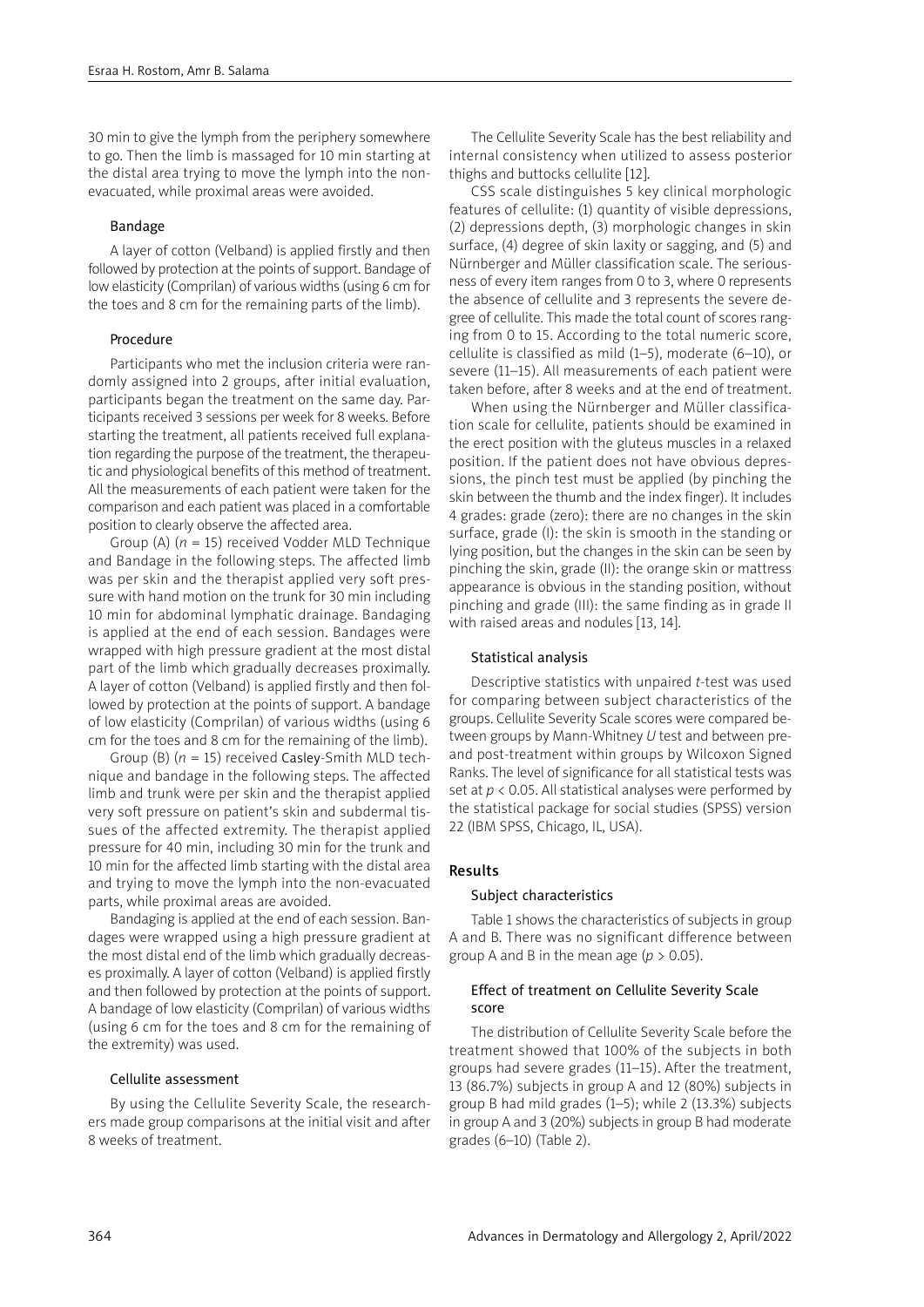| Variable        | $\overline{x} \pm SD$ |                | MD   | t-value | P-value |
|-----------------|-----------------------|----------------|------|---------|---------|
|                 | <b>Group A</b>        | Group B        |      |         |         |
| Age [years]     | $40.86 + 2.79$        | $39.73 + 3.23$ | 1.13 | 1.02    | 0.31    |
| Maximum-minimum | 45–36                 | $45 - 35$      |      |         |         |

Table 1. Comparison of subject characteristics between group A and B

*x – Mean, SD – standard deviation, MD – mean difference, p-value – probability value.*

|               |  | Table 2. Comparison of subject characteristics between |  |
|---------------|--|--------------------------------------------------------|--|
| group A and B |  |                                                        |  |

| <b>Group A</b><br>Frequency | Group B<br>Frequency |  |
|-----------------------------|----------------------|--|
|                             |                      |  |
| $0(0\%)$                    | $0(0\%)$             |  |
| $0(0\%)$                    | $0(0\%)$             |  |
| 15 (100%)                   | 15 (100%)            |  |
|                             |                      |  |
| 13 (86.7%)                  | 12 (80%)             |  |
| 2(13.3%)                    | 3(20%)               |  |
| $0(0\%)$                    | $0(0\%)$             |  |
|                             |                      |  |

Table 3. Median values of Cellulite Severity Scale score for group A and B pre- and post-treatment

| <b>Cellulite Severity</b><br>Scale score | <b>Group A</b><br>Median<br>(IOR) | <b>Group B</b><br>Median<br>(IOR) | $U$ -value | P-value |
|------------------------------------------|-----------------------------------|-----------------------------------|------------|---------|
| Pre treatment                            | 12 (13.11)                        | 12(13.11)                         | 108.5      | 0.86    |
| Post treatment                           | 4(5.3)                            | 4(5.3)                            | 110        | 0.91    |
| Z-value                                  | 3.47                              | 3.44                              |            |         |
|                                          | $p = 0.001$                       | $p = 0.001$                       |            |         |

*IQR – inter quartile range, U-value – Mann-Whitney test value, Z-value – Wilcoxon signed ranks test value, p-value – level of significance.*

There was a significant decrease in median values of Cellulite Severity Scale score after treatment in group A and B compared with that before the treatment (*p* > 0.001). The median value of Cellulite Severity Scale score decreased from 12 (severe) to 4 (mild) in both groups (Table 3).

There was no significant difference in Cellulite Severity Scale score between both groups before the treatment (*p* > 0.05). Comparison between group A and B after the treatment revealed a non-significant difference in Cellulite Severity Scale score between the groups (*p* > 0.05) (Table 3, Figure 1).

# Discussion

Cellulite is regularly utilized to characterize a complex structural issue within the skin with multiple causes. Cellulite occurrence is a common process and not pathology, and occurs in approximately 85% in grown-up women. The appearance of cellulite has a negative impact on the quality of life in women and they suffer from dimpling skin like orange peel [15].

Cellulite pathophysiology is not clearly known, but it is common besides a disturbed connective tissue structure and a changed extracellular matrix within the dermal layers. Obesity also plays an additional detrimental role on cellulite-prone skin zones such as the buttocks and thighs. Indeed, in spite of the fact that cellulite arrangement is aggravated in combination with obesity,

it is overwhelmingly subordinate on the perpendicular alignment and conditions of dermal septae with respect to the skin surface. These dermal septae are more radially situated and thinner in women with cellulite compared to unaffected men and women [16].

It is known that the enhancements of skin quality and dermal flexibility are two vital restorative points

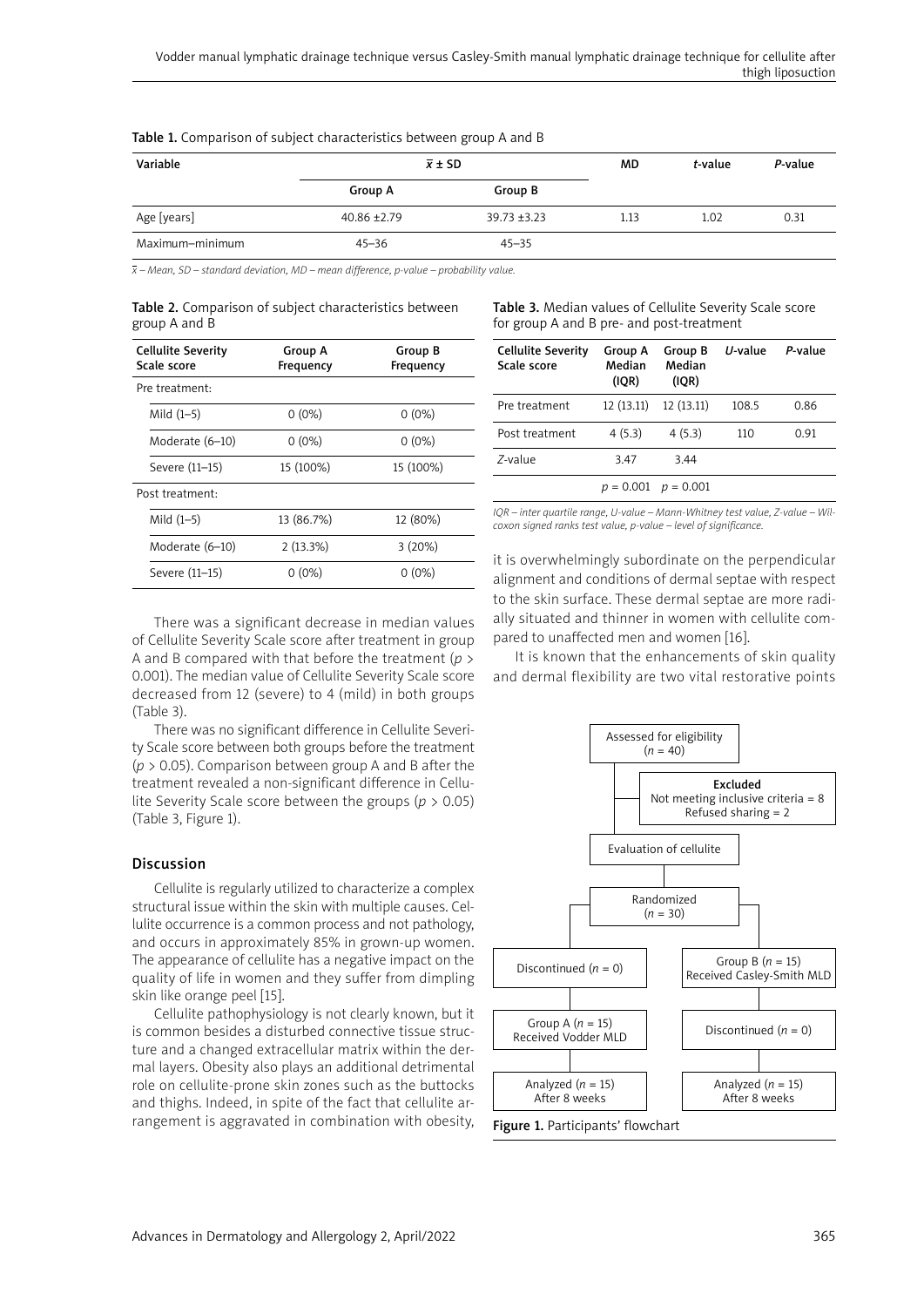in cellulite enhancements. Unexpectedly, it is observed that, notwithstanding of age, the newness of cellulite is compared to decay of the skin layer, an increment of the length of the dermis–hypodermis interface, and decay of dermal thickness and mechanical properties of skin versatility and compliance that are adversely influenced by the severity of cellulite [17].

It is noted that women that are cellulite free had a better skin condition (more tightness, less laxity, compliance and distortion ability) in the upper back portion of the thigh. On the other hand, women with cellulite have more loosening and shortcoming of the skin and soft tissue that is amplified into the superficial layers of fascia [18].

The current study was a randomized control trial to compare between Vodder MLD technique and Casley-Smith MLD technique for cellulite after liposuction. The participants were randomly assigned to one of two treatment groups: Group (A) received Vodder MLD technique and bandage while Group (B) received Casley-Smith MLD technique and bandage. The researchers made group comparisons at the initial visit and after 8 weeks. The duration of the intervention was 8 weeks per participant, and each participant received 3 sessions per week.

The outcomes of this research showed a significant decrease in median values of Cellulite Severity Scale score before treatment in group A and B comparing to that after treatment. The median value of Cellulite Severity Scale score decreased from 12 (severe) to 4 (mild) in the two groups.

There was no significant difference in Cellulite Severity Scale score between both groups before treatment. Comparison between group A and B after treatment showed a non-significant difference in Cellulite Severity Scale score between the groups.

A study was applied to assess contour reductions in the clinical management of cellulite. The therapeutic records of 150 patients treated for cellulite were reviewed. Treatment of mechanical and Vodder manual lymph drainage, with cervical stimulation was performed for 1 daily for 10 days. A critical decrease in contour was noticed after the therapeutic management of cellulite showing an enhancement in the aesthetics [19].

Another study was applied for assessment of 10 patients with cellulite grade IV. Before starting the treatment, contour measurement was made at intervals of 5 cm along the thigh, at the level, and 5, 10, and 15 cm above the gluteal fold, at the level, and 5 cm above the umbilicus. The patients were provided with a 4-hour daily therapeutic session that comprised of Vodder manual and mechanical lymph drainage and stimulation of the cervical lymph nodes. At the measurement points, the major decrease ranged between 4.0 and 5.7cm, although a decrease greater than 10 cm in contour was accomplished in a few patients. This study found that lymphatic stimulation is effective in cellulite treatment [20].

Another study was applied to assess the short-term outcomes of pressure garment with Manual Lymphatic Drainage on the lymphatic system by Near-Infrared Imaging (NIR) explored. Nine healthy volunteers underwent NIR fluoroscopy to quantify lymphatic behaviour before and after a 15-minute period of Casley-Smith manual lymph drainage followed by compression garment (CG) therapy for a 10-minute period. Images were made at the forearm and elbow after each intervention. The lymph parameters were analyzed to assess the effects of the interventions compared with basal values. Baseline (BL) parameters of lymph function revealed high variability in the number, size, and speed of packets between individuals. Both mediations appeared to be a statistically critical advancement ( $p < 0.05$ ) in displacement and speed at the forearm compared with standard. It was concluded that lymphatic action expanded significantly after MLD [21].

In addition, a study was applied to assess the effect of MLD associated with ultrasound for treating women with cellulite; the study was applied on 10 women with cellulite. MLD was connected for 60 min and the US was utilized in the buttocks and upper thighs with a frequency of 3 MHz with an intensity of 0.6 W/cm², continuous mode and a duration of 12 min. A significant improvement in the grade of cellulite at the buttocks and in the patient's satisfaction with cellulite compared before and after the treatment was found. The study concluded that manual lymphatic drainage is viable in treating cellulite and ultrasound improves its effect leading to high patient satisfaction [22].

Another study applied to examine the safety and effectiveness of manual lymphatic drainage for cellulite reduction and included twenty women aged from twenty to 40 years. Fourteen sessions of manual lymphatic drainage were conducted, one session per week, on the gluteal region and thighs. A significant decrease, on average of 0.3  $\pm$ 0.8 cm, in the hip contour was noted, with no difference in thighs contour (*p* > 0.05). The study concluded that manual lymphatic drainage is secure but still not viable as a single method for cellulite treatment [23].

In our present research, we recognize the various limitations, such as the lack of a placebo (control) arm, the lack of long-term follow-up and the limited number of participating patients.

## Conclusions

Both Vodder MLD technique and Casley-Smith MLD technique have a positive effect in reducing cellulite after thigh liposuction but there was no significant difference between Vodder MLD technique and Casley-Smith MLD technique for treatment of cellulite after thigh liposuction, hence any technique of MLD is recommended to achieve better improvement.